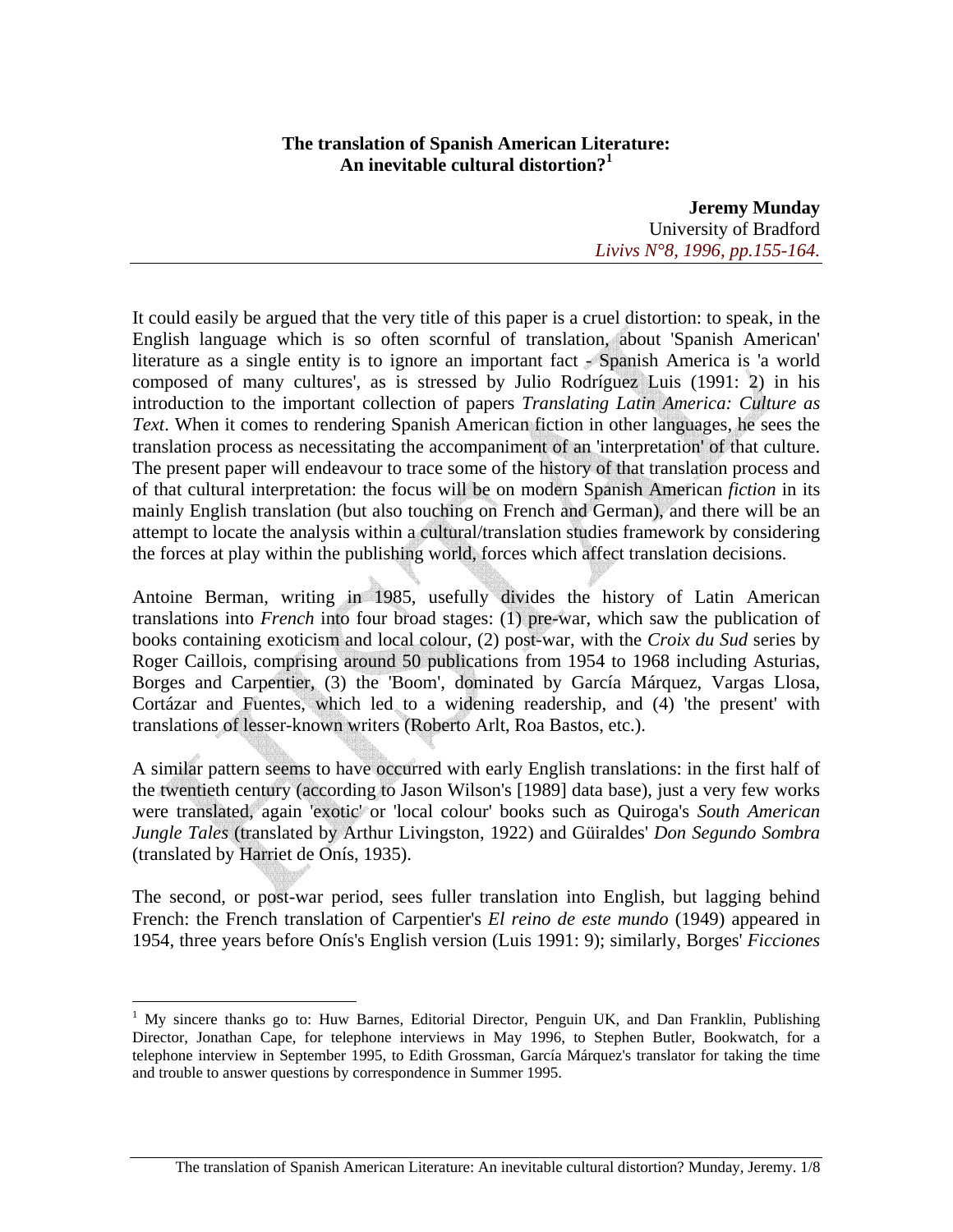appeared in the *La Croix du Sud* series in 1952, but not in English until 1962 (Castro-Klarén and Campos 1983: 333-4), at the beginning of the Boom.

Inevitably, it was during that Boom period, especially from the mid- sixties onwards, that the English translation of modern Latin American fiction really took off. But the massive effect of the Boom led to distortions of the image of Latin America abroad. Firstly, chronological distortions: Borges' early work (*Ficciones* [1944], *El Aleph* [1949]) appeared in English translation at more or less the same time as the major Boom writers (1962 and 1970 respectively), as is signalled by Payne (1993: 2).

A second distortion arose from the huge success of García Márquez's *Cien años de soledad*, even before its translation. Published in 1967 in Buenos Aires, the novel quickly went into several print-runs. The English translation, *One Hundred Years of Solitude*, came out three years later: by March 1983 the book had sold over twelve million copies in thirty languages (figure quoted by Payne 1993: 18) and the subsequent label of 'magic realism' had become attached to *all* the writers of the area, creating new literary stereotypes for the continent and reinforcing the old and simplistic cultural images of Latin America as a fantastical natural paradise.

The phenomenal success of *Cien años de soledad* created a rush for other translations. At that time certain translators, notably Gregory Rabassa, began to dominate the scene. Rabassa's translations included *One Hundred Years of Solitude* itself and *Hopscotch* (1966), the translation of Cortázar's *Rayuela* (published in Spanish in 1963), which Gerdes (forthcoming) describes as 'the two landmark publications that helped effect the breakthrough of Latin American literature into the English-speaking world'.

Rabassa has been acknowledged as a pioneer in the field of literary translation. He was awarded the US National Book Award for Translation in 1967 for *Hopscotch* and the PEN American Center Translation Prize in 1977 for *The Autumn of the Patriarch*; García Márquez himself has acclaimed his translation of *Cien años de soledad* (García Márquez and Apuleyo Mendoza, 1982: 81). Good though Rabassa is, it is worth pondering the inevitable distortion that has occurred because so many different Latin American voices at that time and since were heard in English through the same American English voice: Rabassa has translated Amado (Brazil), Asturias (Guatemala), Cortázar (Argentina), García Márquez (Colombia), Lezama Lima (Cuba), Lins (Brazil), Lispector (Brazil), Valenzuela (Uruguay), Vargas LIosa (Peru) as well as other lesser-known authors (Aguilera Malta, de Andrade, Trevisan, etc.). Rabassa makes light of the difficulties of translating these different dialects and regionalisms (Hoeksema 1978: 13). Nevertheless, the importance for the translator of 'hearing' and capturing the individual author's 'voice' is underlined by Peden (1987). If the voice of each individual author needs to be listened to, does the reader of translation not need to be made aware that so many originally individual voices are in fact being modulated by the (albeit laudable and capable) efforts of the same relatively few translators? All translators, no matter how hard they strive to avoid it, have their own idiolect that inevitably marks the style of their writing and which therefore reduces the individuality of the original voice. Commenting on Rabassa's style, Vázquez Ayora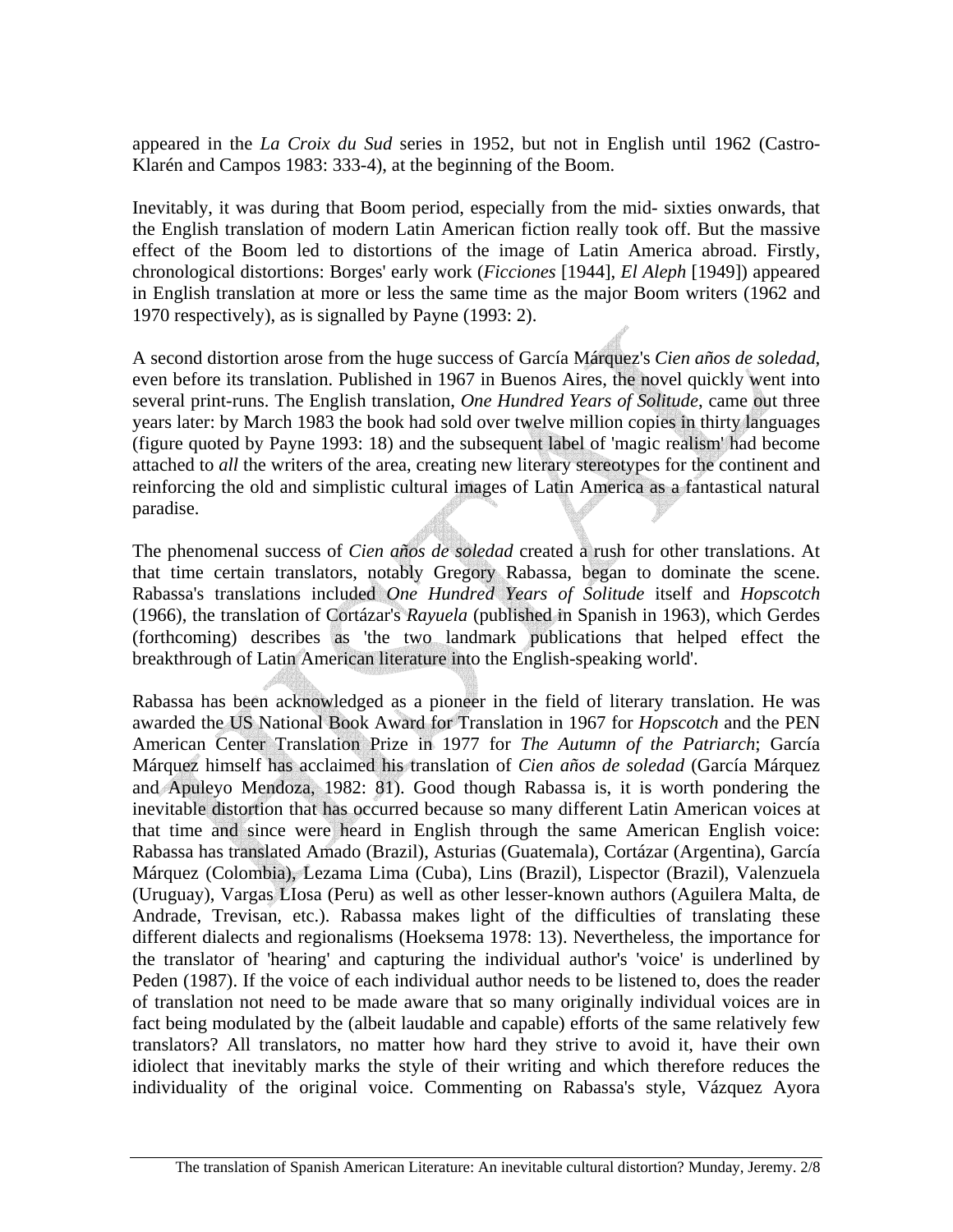applauds his idiomaticity but sees his most frequent translation technique as being explicitation, which would make him a 'traductor-explicador':

> El lector inglés puede, por ejemplo, sin saberlo, estar muy complacido de leer una transposición «en claro» de Cortázar, pero no está leyendo a Cortázar. Este hecho de la claridad conseguida puede engañar al analista no traductor y al no comparatista (Vázquez Ayora, 1978: 16)

Equally confusing is the unavoidable result that there can be no consistency across the translation process and products: Rabassa (Hoeksema 1978: 9) has said that he has worked in a different way with different authors - so, García Márquez would give him a relatively free hand, but Dalton Trevisan would always be changing words; then, whereas Rabassa's prose is usually clear, Suzanne Jill Levine collaborated with Cabrera Infante in the translation of *Tres tristes tigres* to produce a different product, a longer and even more punfilled book than the original (Levine 1991: 9).

Of course, just as the same translator often translates a variety of authors, so the same author often has a variety of translators: García Márquez, whose first translator, J. S. Bernstein, was roundly criticized for his version of *No one writes to the colonel*, has subsequently been translated by Gregory Rabassa and Edith Grossman, with his non-fiction being given to lesser-known translators; Carlos Fuentes has been translated by Lysander Kamp, Sam Hileman, Margaret Sayers Peden and Suzanne Jill Levine. Such lists demonstrate another distortion: the major figures of the Boom have been described (King 1987: xiv) as 'a male club'; it is not mentioned that quite a large number of this club have achieved their international fame through the mediation of the voice of female translators.

But there is a wider context to translation - the fact that it occurs as part of the commercial business of publishing and that, in Venuti's words (Venuti 1995: 19), it is a 'cultural political practice, constructing and critiquing ideology-stamped identities for foreign cultures.' Looking at this wider context, there is an irony in the success of the Boom: Luis (1991: 7) and Payne (1993: 20) point to the influence of Cuba, both in promoting Latin American authors in their own continent and in providing a focal point politically which attracted world-wide interest in the area. Yet, at the same time, the very term and concept 'Boom' relates to 'the increased consumption of cultural production in the 1960's' (King 1987: xiii) and it involved selling literature as a commodity (Castro-Klarén and Campos 1983: 324). Payne sees both the economic and cultural consequences of the Boom as examples of US capitalist imperialism: he describes (Payne 1993: 33) how the large commercial houses in the US and Europe promoted the Boom and helped create 'a handful of privileged successes... mega-authors'. Castro-Klarén and Campos (1983:329) argue that in fact many other authors (both older classical names and younger writers) *were* published, but the picture painted by Doyle (1988) would seem to support Payne. Doyle finds that by the late 80's the field of Spanish American fiction published in translation in the United States is dominated by eight authors (Borges, Cortázar, Fuentes, García Márquez, and Vargas Llosa plus Carpentier, Donoso and Puig) and two countries (Argentina and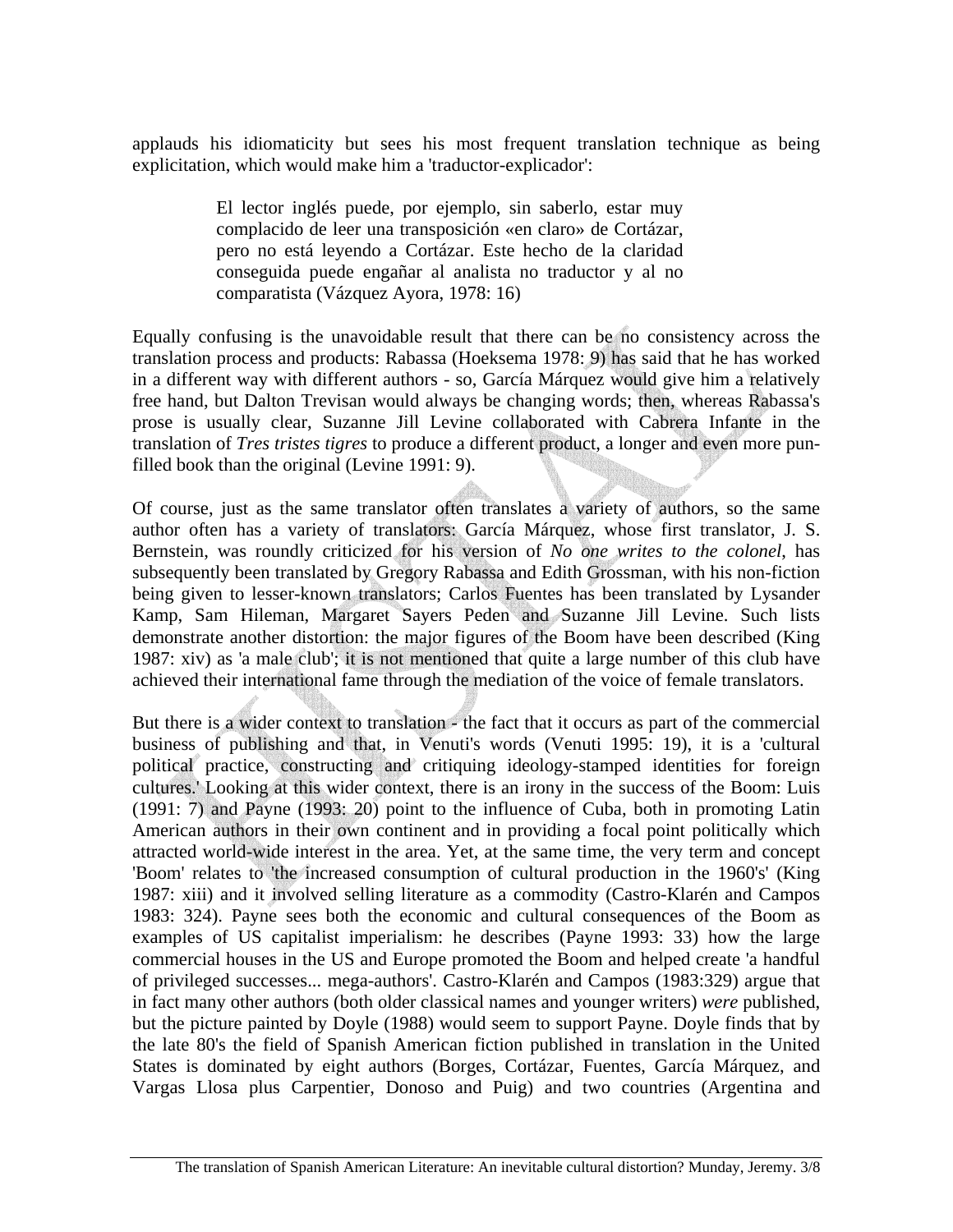Mexico), while there is no representation at all for seven whole countries (Bolivia, Costa Rica, The Dominican Republic, Honduras, Panama, Paraguay and Venezuela)!

Katz (1996) in an article highly critical of the Random House conglomerate, highlights the present situation where publishers are bent on profit-making, and deal only in books that are sure to sell well. An inevitable result is a reluctance to publish new authors. This may be simplifying matters, but, when it comes to deciding what to publish, the key role is clearly played by the company's and the editor's perception of the market appeal of the author. In telephone interviews, both Huw Barnes, of Penguin UK, and Dan Franklin, of Jonathan Cape (Random House) stress García Márquez's enormous appeal. *One Hundred Years of Solitude* continues to sell around 20 000 copies a year in the UK<sup>2</sup> and *Love in the Times of Cholera* enabled him 'to expand his market' (Franklin), 'to break out of the prestige market' (Barnes). In this sense he is truly a phenomenon in English language publishing, unequalled by other writers of the Boom, or indeed by perhaps any another foreign writer.

Yet this success did not occur in all countries simultaneously: Meg Brown, in her fascinating study of Spanish American best-sellers in West Germany, points out that it was only after the Nobel Prize that García Márquez, together with other Latin American authors such as Isabel Allende, Angeles Mastretta and Mario Vargas Llosa, really broke into the German market. Above all else, the 'new' Latin American writing filled a perceived void in the stagnant German literary scene in the 80's (Brown 1994: 148), much as it had done in the United States in the 1960's (Payne 1993: 15).

Luis (1991: 9) also sees this influence of Latin culture on North America. This supports García Márquez's own publicized perceptions (García Márquez 1989) where he emphasizes both the importance of his books for the *Latin American* market and the growing Latin cultural influence in the US. As evidence he gives the success of the translation of his then recent *El amor en los tiempos del cólera* that had figured in the US best-sellers list 'for almost fifty weeks'.

Whether real cultural understanding has occurred is a moot point, however; in the same volume appears a paper by Binford and Hardin (1991) entitled 'How First World Students read Third World Literature.' Not only is there an inherent sense of superiority conveyed by the contrast between 'First' and 'Third', but practically the whole argument is carried out without mention that the original language of this literature is Spanish! Further indication of such attitudes amongst critics may be found in Doyle's (1988) work, which fails to mention the names of the translators of the books he has listed, and in Gerdes' conclusion (Gerdes, forthcoming), where he perhaps unintentionally reveals his own underlying precept of linguistic colonialism:

> And there is always the bugbear of the translation that is bad, not because the translator does not understand the language of the literary text, but because s/he does not understand and

1

<sup>2</sup> Estimated figure supplied by Stephen Butler, Bookwatch.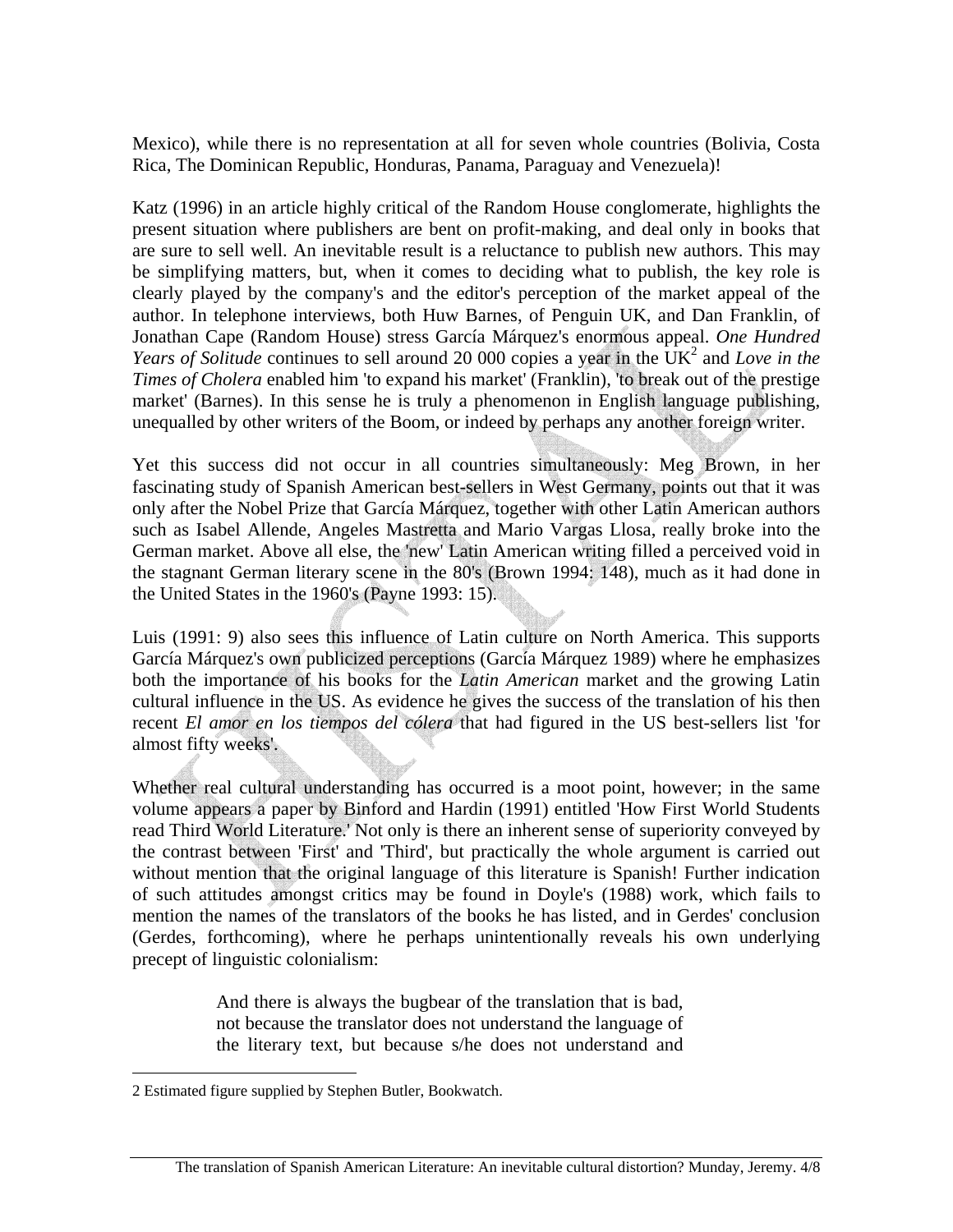translate its entire culture well enough to avoid such errors as for example rendering ponderous phrases, common in Mexican literature, straight into English, where they are embarrassing.

The precepts here are, firstly, that the 'entire culture' of one language *can* be translated into another, and, secondly, that the translation must conform to the stylistic norms of the target language, what in Toury's terms would be the norm of *acceptability* which would win out over *adequacy* (Toury 1995: 131). What Dan Franklin of Jonathan Cape says tallies with this norm, for what he looks for in a translation 'is not 100% accuracy; the translation should read well in the foreign language.'

The danger is, of course, that the focussing on the translated text's role, in English and the translating of works from all countries into a clear and uniform English style will lead to a loss of 'identity' of individual works (see Maier 1990: 19). An extreme example of this is to be found in the blurb of the Penguin USA edition of García Márquez's *Strange Pilgrims*, where the Colombian author is described as 'one of our foremost magicians of the spoken word': there can be fewer more obvious cases of domestication of a foreign writer than this denial of his foreignness.

Venuti's view of the situation is devastating:

it can be said that Anglo-American publishing has been instrumental in producing readers who are aggressively monolingual and culturally parochial while reaping the economic benefits of successfully imposing Anglo-American cultural values on a sizeable foreign readership. (Venuti 1992: 6).

But it is not so clear whether the 'problem' lies with the publishers or the audience, nor what might be done about it. Talking about the situation in the UK, Dan Franklin emphasizes that the market for translations is 'extremely difficult' because of the 'insular culture'. Huw Barnes at Penguin agrees, stressing the influence of the United States which is producing a unification of culture under the English language; foreign literature is thus seen as much more of a challenge to the average reader.

Looking at the present or 'post-Boom' situation, Basnett (1987) sees increased attention being paid to women writers. Gerdes (forthcoming) draws attention to anthologies of poetry and short stories, to best-sellers being made into films (e.g. *Like Water for Chocolate* 1992, *The House of the Spirits* 1993) and to the support in the US from smaller publishers, including the university presses. But the numbers of translations remain small: PEN American Center (*Handbook* 1991 :5) gives the figures of translations between 1984 and 1990 as accounting for only approximately 3.5% of the books published in the US, while Hale (forthcoming) gives a figure of 3% for the UK for 1991. And the selection of books for translation is seen as 'random' (Wilson 1989a). Getting previously untranslated authors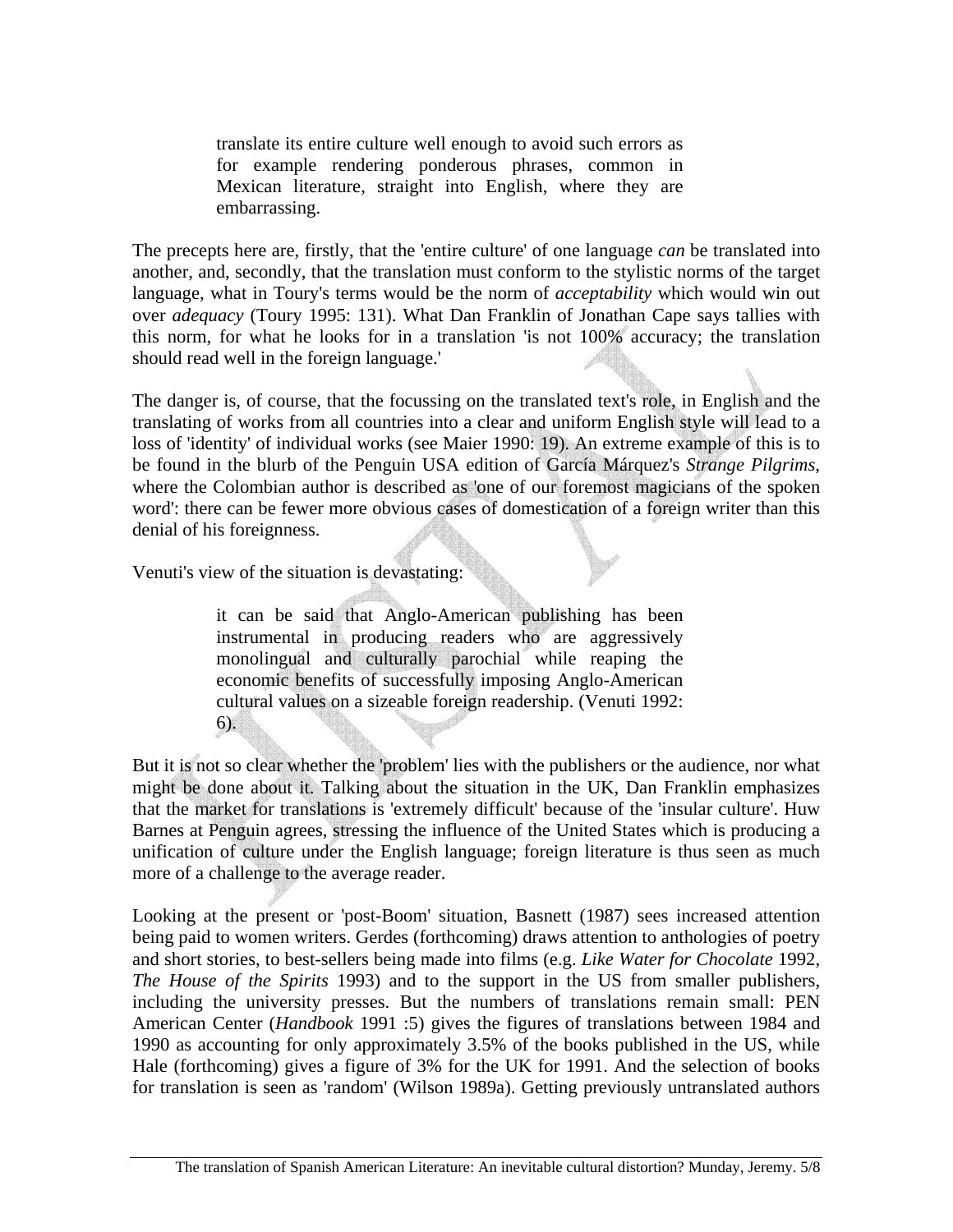into translation is becoming increasingly difficult. How is one to make these 'unheard voices' heard? Venuti (1995: 19) suggests that freelance literary translators do exercise a potential resistance to 'imperialism' by choosing which authors to translate and which norms they adopt in their translation. Yet one wonders how strong that influence is: even Edith Grossman, García Márquez's translator, says (personal communication) that she now 'rarely' suggests new projects to publishers, who often do not share her enthusiasm for new works. Hale (forthcoming) mentions that editors increasingly rely 'on agents and... the Frankfurt Book Fair rather than on the advice of translators.'

My own interest as a translator is in modern Venezuelan literature. Doyle (1988) found no Venezuelan authors translated into English, while Wilson (1989a) was surprised that wellknown authors Salvador Garmendia and José Balza had been overlooked. It is by personal contact and the help of the Venezuelan Embassies in London and Madrid that I have been able to approach authors such as Garmendia, Adriano González León (author of the recent success *Viejo*), Julio Ortega and Carlos González Vegas, all of whom are intensely keen to see translations of Venezuelan literature published. But funding is the big obstacle: for Penguin the works are 'too specialized', Serpent's Tail are reducing the numbers of translated texts, the University of Texas has a limited quota of Latin American books in translation, and so on. An interested publisher, Peter Owen Ltd, requires some form of subvention and, with the present economic crisis, the Venezuelan state has little cash to spare. The possibility exists, therefore, that these particular voices and the culture of a whole country will remain silenced, marginalized, unable to communicate outside their own language. The vicious distorting circle persists of insular English-language readers, of publishers unable or unwilling to take a risk, the concentration on a few 'safe' writers. The European Community is setting up a pilot Ariane project, in the words of its own publicity 'to promote by means of translation a wider knowledge and circulation of European literature and history amongst the citizens of Europe.' Is it too much to ask that such a project be eventually extended in order to promote greater translation and interpretation of *all* cultures, including *all* countries of Spanish America?

## **References**

Bassnett, Susan (1987), 'Coming out of the Labyrinth: Women writers in contemporary Latin America.' In: John King (ed.). pp. 247-267.

Berman, Antoine (1985), 'La traduction des oeuvres latino-américaines en France'. *Multilingua*, 4.4, pp. 208-209.

Binford, Leigh and Wendy Hardin (1991), 'How First World Students Read Third World Literature'. In : William Luis (ed.). pp. 145-152.

Brown, Meg H. (1994), *The Reception 01 Spanish American Fiction in West Germany 1981-91*. Tubingen: Max Niemeyer.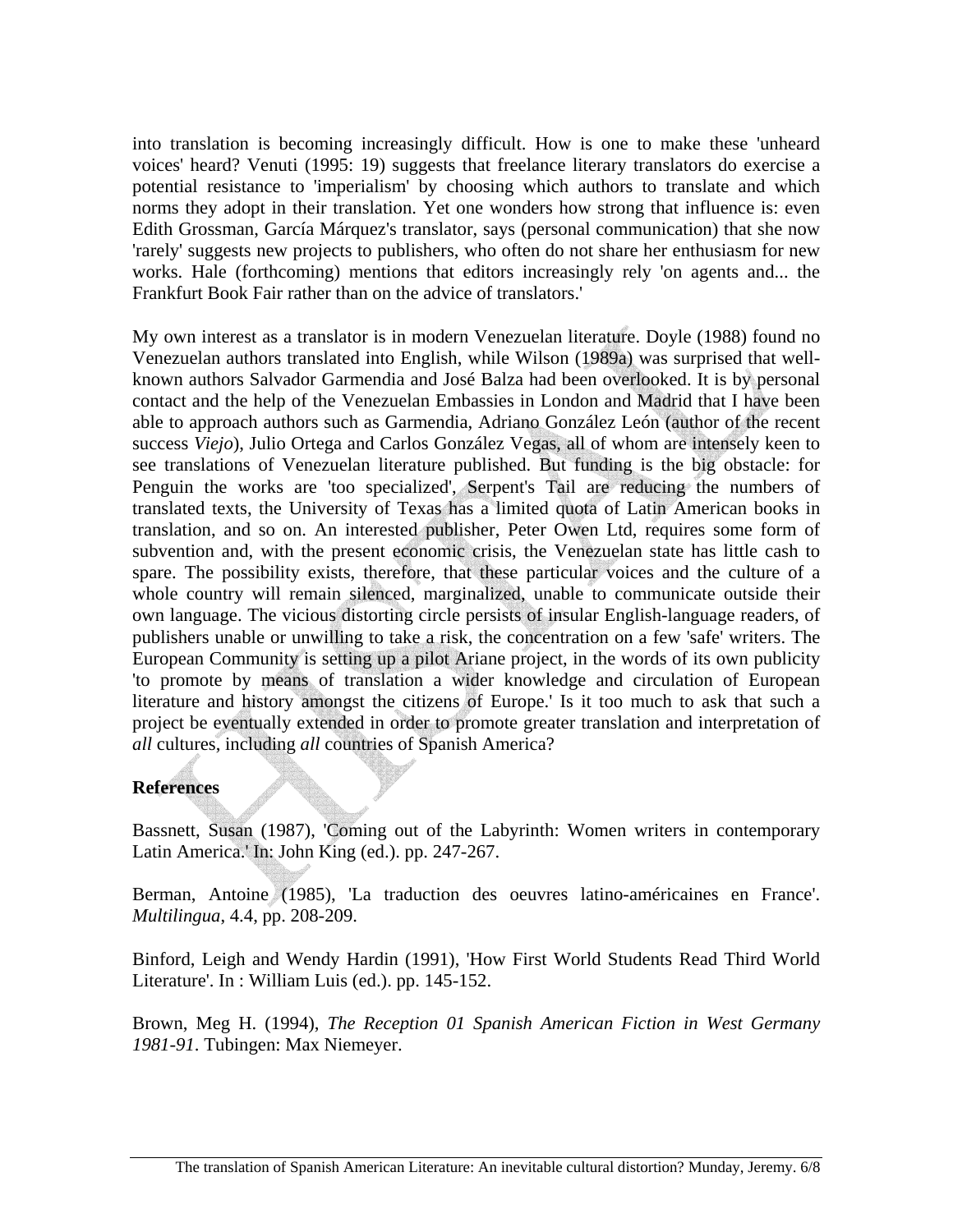Castro-Klarén, Sara and Héctor Campos (1983), 'Traducciones, Tirajes, Ventas y Estrellas: El "Boom".' *Ideologies and Literature*, 4.17, pp. 319-338.

Doyle, Michael Scott (1988), 'Hispanic Fiction in Translation: Some Considerations regarding Recent Literary History'. In: Deanna Lindberg Harnmond (ed.). *Languages at Crossroads*. Medford, New Jersey: Learned Information. pp. 213-222.

García Márquez, Gabriel and Plinio Apuleyo Mendoza (1982), *El olor de la guayaba*. Bogotá: Oveja Negra.

García Márquez, Gabriel (1989), 'Of lave and levitation'. (Transcript of an interview on Independent Television, UK). *The Times Literary Supplement* 20.10.89: 1152/1165.

Gerdes, Dick (Forthcoming). 'Spanish America: The Boom and After'. In: Verity Smith (ed.) *Encyclopedia of Latin American Literature*. London and Chicago: Fitzroy Dearborn.

Hale, Terry (Forthcoming). 'Strategies, publishing.' In: Mona Baker (gen. ed.) *Encyclopedia of Translation Studies*. London: Routledge.

Hoeksema, Thomas (1978), 'The Translator's Voice: An Interview with Gregory Rabassa.' *Translation Review*, Vol. 1, Spring 1978, pp. 5-18.

Katz, Jan (1996), 'The Chosen at Random.' Supplement to *The Guardian* 19.2.96, pp. 2-3.

King, John (ed.) (1987), *Modern Latin American Fiction: A Survey*. London: Faber and Faber.

Levine, Suzanne Jill (1991), *The Subversive Scribe: Translating Latin American Fiction*. St Paul, Minnesota: Graywolf Press.

Luis, William (1991), 'Culture as Text: The Cuban/Caribbean Connection'. In: William Luis (ed.). pp. 7-20.

Luis, William. (ed.) (1991), *Translating Latin America: Culture as Text*. Binghampton: State University of New York Press.

Maier, Carol (1990), 'Reviewing Latin American Literature.' *Translation Review*, 34-35, pp. 18-24.

Payne, Johnny (1993), *Conquest of the New Word: Experimental Fiction and Translation in the Americas*. Austin: University of Texas Press.

Peden, Margaret Sayers (1987), 'Telling Others' Tales'. *Translation Review*, 24-25, pp. 9- 12.